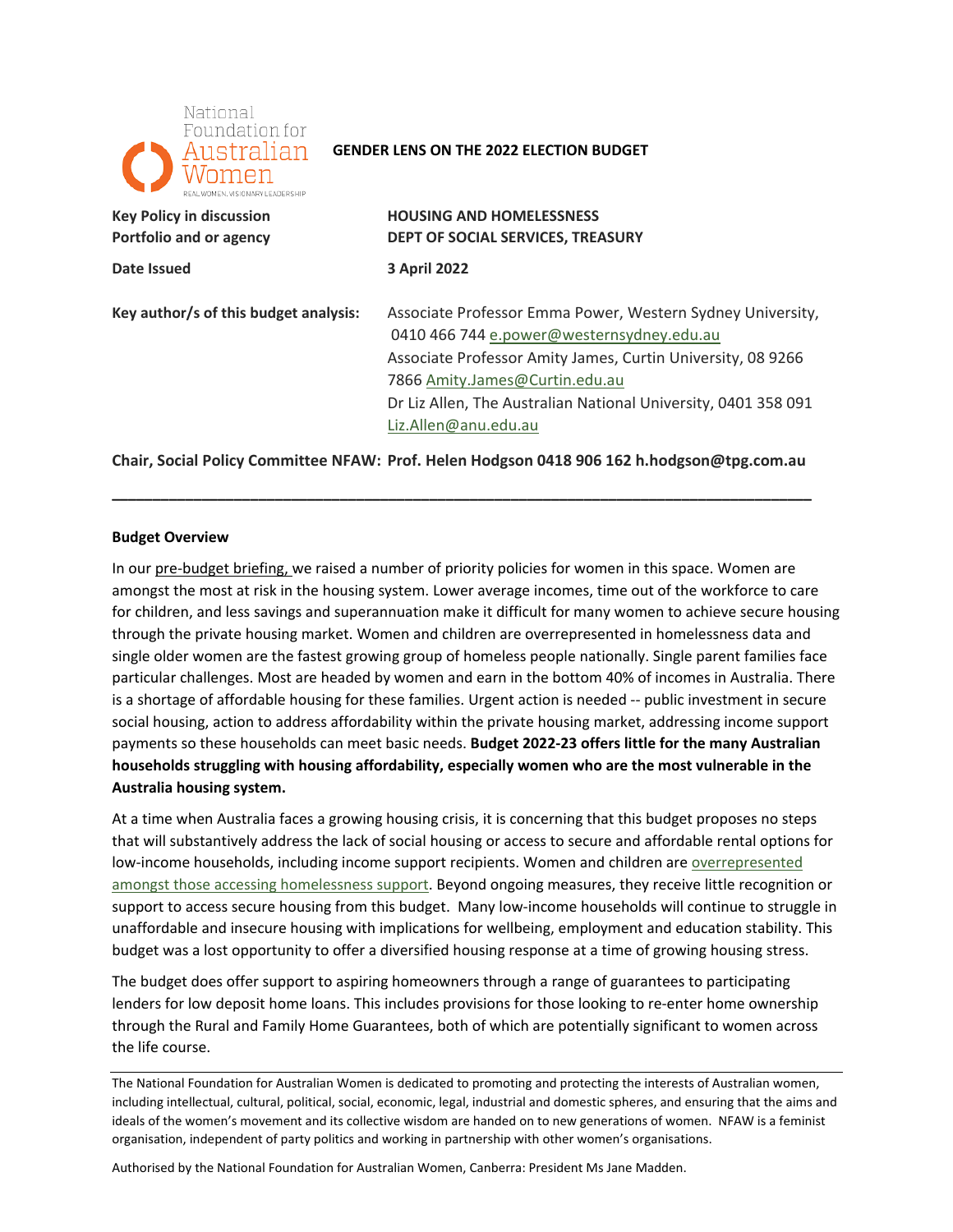However, there are limits and risks within these programs. They are only helpful to those who have an income sufficient to service a mortgage and leave out the many low-income households including single parent households predominately headed by women who are unable to service a mortgage. Further, house price caps that exist in the scheme will also make it difficult for households to secure housing in well- resourced areas. This is made more challenging by the fact that the caps are not equivalised to recognise build rather than existing dwellings exacerbates this problem. While this may provide support to the construction industry, it could force participants to the urban fringes or regions geographically distant from their employment or social support networks. different household size or housing needs and risk marginalising eligible larger households. The focus on new

their employment or social support networks.<br>First Home Guarantees can also bring financial risks to recipients. In the absence of any measures to manage the cost of housing in Australia, these guarantees support new homeowners to take on larger mortgages that represent a large proportion of house value. This brings greater mortgage risk if interest payments increase, which they are projected to do. If large numbers of households default on their mortgage and housing prices subsequently drop these borrowers will be left with substantial debt.

 Much greater investment in social and affordable housing is required. Secure and affordable housing is a human right without which access to education and employment are disrupted and it is more difficult to age in place. Investment in an affordable and diversified housing system can ameliorate these social problems and would represent a proactive investment in Australia's economic and social future.

 The lack of a cohesive approach to national housing policy is a significant missed opportunity, with likely future generational impacts on Australians.

**\_\_\_\_\_\_\_\_\_\_\_\_\_\_\_\_\_\_\_\_\_\_\_\_\_\_\_\_\_\_\_\_\_\_\_\_\_\_\_\_\_\_\_\_\_\_\_\_\_\_\_\_\_\_\_\_\_\_\_\_\_\_\_\_\_\_\_\_\_\_\_\_\_\_\_\_\_\_\_\_\_\_\_\_\_\_** 

 In our pre-budget briefing on housing and homelessness we raised a number of questions around priority policies for women that need to be addressed. Some of these are not budget matters. Of those that are, how effective was the budget response? Is there a corresponding Opposition measure?

 **1. What steps will your government take to address the lack of social housing and access to secure and affordable rental and homeownership options for low income households, including income support recipients?** 

 Budget 2022-23 offers little for the many Australian households who are struggling with housing affordability. Women and children are amongst the most vulnerable in the housing system and will gain little long-term assistance through funded measures. Home guarantees will be beneficial for those with income to service a mortgage, but also bring risk.

• *Social and affordable housing and homelessness* 

 The **National Housing and Homelessness Agreement** (NHHA) with state and territories is indexed to the inflation rate but with no increase. Valued at approximately \$1.6 billion per annum the NHHA is committed to improve access to affordable housing and homelessness supports (Budget Paper 3, p. 52). The National Housing and Homelessness Agreement is scheduled to conclude on 30 June 2023. The forward estimates indicate a reduction in funding of [nearly \\$40 million from July 2023.](https://homelessnessaustralia.org.au/homelessness-services-face-surging-demand-despite-40-million-funding-black-hole/?msclkid=32e72348b0a611ecbcbeeb0fa4402a7d)

 The 2022-23 Budget has increased the National Housing Finance and Investment Corporation liability cap by point out that "this is not a grant provided directly to community housing providers. Providers will still be required to source funding to build housing." \$2 billion to \$5.5 billion to support increased loans through the Affordable Housing Aggregator, including for affordable housing (BP2, p. 170). While this may support building more affordable housing[, National Shelter](https://shelter.org.au/site/wp-content/uploads/20220329Media-Release-Federal-Budget-202223-1.0-1.pdf) 

required to source funding to build housing."<br>There is no change to Social Impact Investments which include vulnerable priority groups and youth at risk of homelessness (Table 2.7 BP3, p. 52).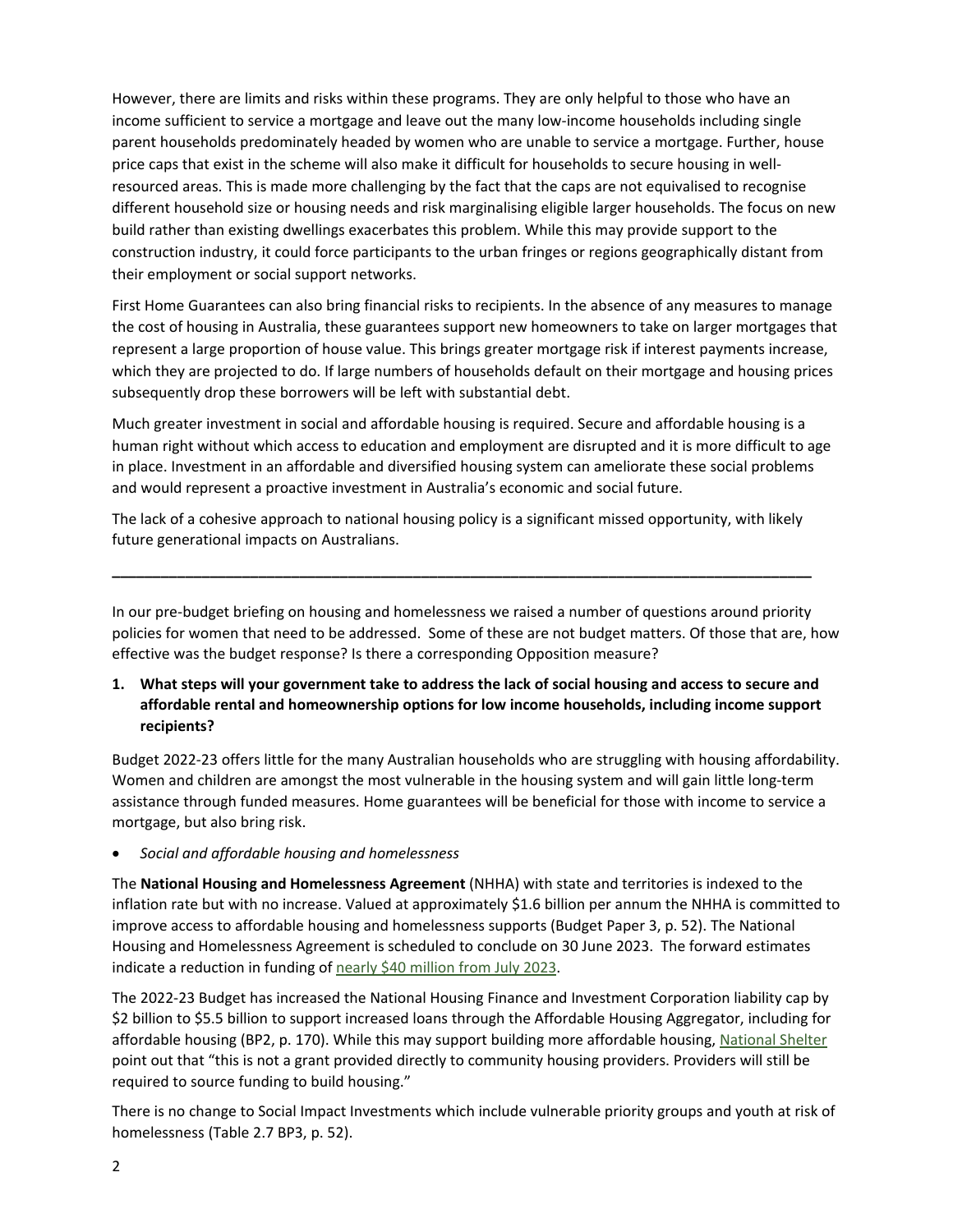**Remote housing:** \$223.8 million in 2022-21, is allocated to the "delivery of new houses, housing refurbishments and housing-related infrastructure" and to incentivise "more sustainable housing systems" in remote Indigenous communities (BP3, p. 54). In addition, as part of the **Remote Australia strategies**  improve public housing in remote communities (BP3, p. 53), and a further \$87.8 million has been allocated to educational attainment, Indigenous workforce development and **teacher housing in remote and very remote schools** (BP3, p. 42). **component**, \$3.8 million is allocated to the Northern Territory Remote Aboriginal Investment Agreement to the school and children component of the Agreement, for the purpose of improving student attendance,

 "The Government will re-profile existing funding provided to Indigenous Business Australia for regional housing construction loans as part of the **Indigenous Home Ownership Program***,* at a cost of \$7.7 million over 5 years from 2021-22. More than \$100.0 million remains available from the Government's equity injection into the program to support new loans which will boost housing construction, create jobs and increase rates of Indigenous home ownership in regional Australia" (BP2, p. 14). This small investment is not new money and is unlikely to have a significant effect on Indigenous housing. NFAW considers it would be more useful to support serious housing rental affordability measures with particular focus on Indigenous housing.

 Labor would build 20,000 social housing properties, including delivering \$1.6 billion to build at least 4,000 new social housing properties for women and children fleeing domestic and family violence. \$100 million will be allocated for crisis and transitional housing for women and children fleeing domestic violence and older women on low incomes who are at risk of homelessness.

 • *Several budget measures support existing and aspiring homeowners:* 

 **HomeBuilder Scheme:** The scheme encourages "eligible Australians to build a new home or substantially renovate an existing home." Applications for the program closed on 14 April 2021 and the funding will not continue beyond this budget (BP1, p. 159; BP3, p. 53).

 First home buyers are a particular focus of budget support. The **Home Guarantee Scheme** consists of three initiatives guaranteed by NHFIC supporting entry of 50,000 Australians into home ownership (BP1 p16).

- • The **First Home Guarantee Scheme**, formerly the First Home Loan Deposit Scheme, which was previously capped at 10,000 places, has been increased to 35,000 places and provides a guarantee to participating lenders for up to 15% of the property purchase price of a new build home (BP1, p. 16). Despite the expanded number of places this may benefit only a [small proportion o](https://theconversation.com/budget-expands-deposit-scheme-for-first-home-buyers-a-second-best-option-with-risks-down-the-road-180242)f first home buyers.
- • **Rural Home Guarantee** is a new program designed to support eligible Australians who have not owned a home for five years to purchase a new home in a regional location with a 5% deposit (BP2, p. 170). The Rural Home Guarantees will offer 10,000 places per year to 30 June 2025 and commence in 2022-23 subject to passage of legislation (BP1, p. 267).
- • **Family Home Guarantee**, designed to support single parents with dependents seeking to enter, or re- enter, the housing market with a deposit of as little as 2%, is continued in the 2022-23 Federal budget (BP1, p266). The 5,000 places being offered per year to 30 June 2025 is a decrease on the 10,000 places offered in the 2021-22 Federal budget (BP2, p. 188).

# **2. What steps will your government take to address taxation settings that are stimulating the cost of housing in Australia, including negative gearing and capital gains tax discounts?**

 There is no proposed change to taxation settings that are stimulating the cost of housing in Australia. Existing settings will continue to give financial advantage to housing investors relative to home buyers, particularly those seeking homeownership for the first time.